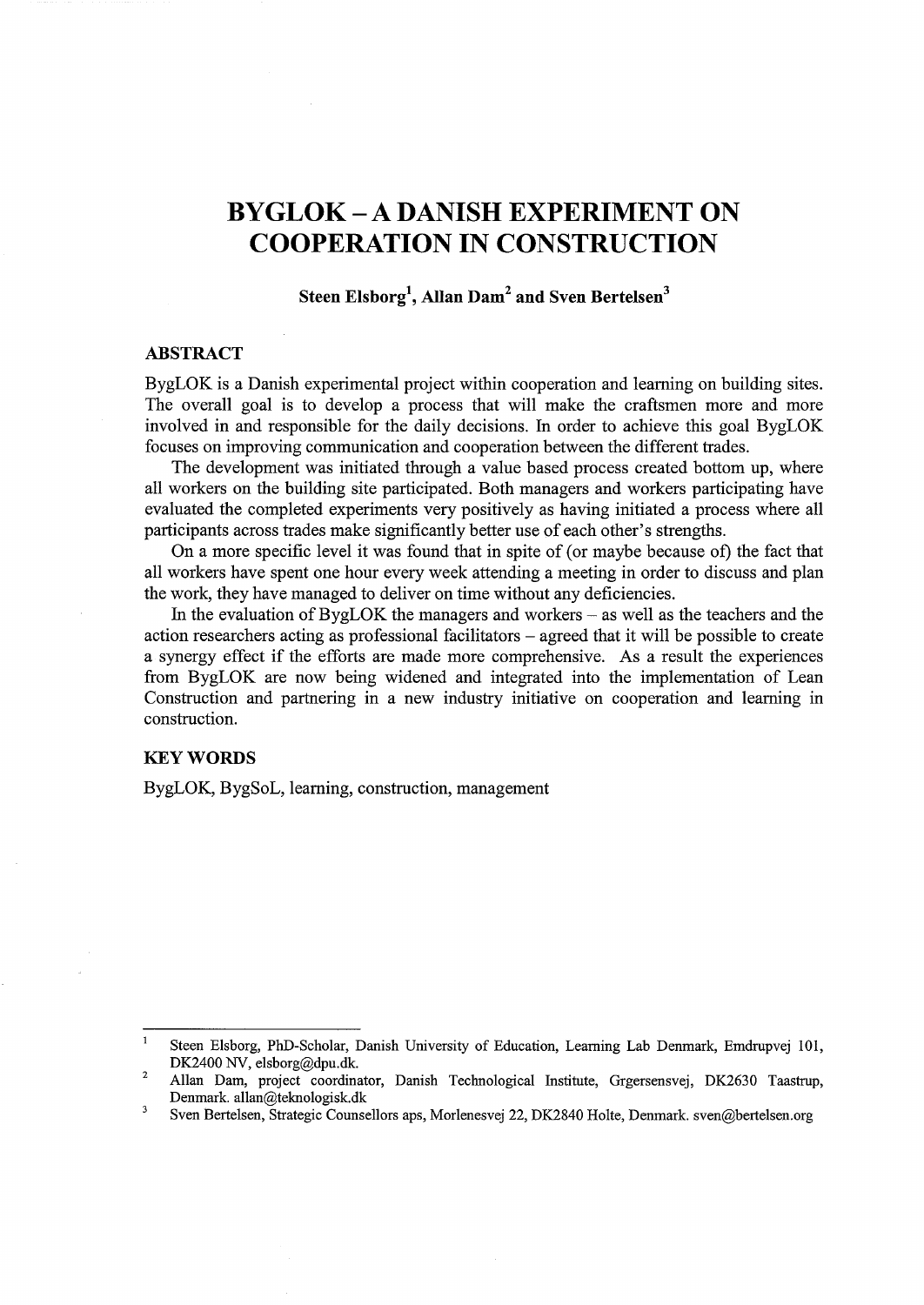## **INTRODUCTION**

BygLOK - Leadership, Organization and Competence in Construction<sup>4</sup> is a Danish development program undertaken under the general LOK program aiming at the development of the skilled and unskilled workers' competences. Partners in the BygLOK effort were the Danish University of Education, the Danish Contractors' Association, the Wood-Industry-Build branch of the Labors' Union, five technical schools and training centers as well as a number of firms from the construction industry. (Dam and Elsborg 2003)

The societal background for the program is the general change in society towards a knowledge and competence based situation, where the skills of every employee are of high value for his own working life and of great importance for the commercial success of his enterprise as a whole. To the background should also be added that the Danish construction industry is characterized by a huge number of small and medium sized enterprises where a formalized education and training is not a part of the business culture. This may be a possible major reason for the lack of growth in productivity within the industry over the last 30 years.

The number of participants in BygLOK and their broad basis gave the program very wide objectives. For the schools the objective was to develop a new approach to their education, for the unions it was their members' own working conditions with an aim at the challenges to their basic skills. For the contractors the objectives were to establish a situation where the workers take more interest in their work and at the same time to develop their competence at their own initiative. Finally, for the University the objective was to establish a research basis for a work situated based learning and competence development.

The goal of the BygLOK program was  $-$  through a series of construction projects  $-$  to show a way to change the old-fashioned norms and traditions in the participating firms and on their construction sites. This should be accomplished by establishment of a close interplay between formal and informal learning. The learning process should be initiated bottom up and should have a focus on the development of personal and collective competences within co-operation and communication.

# **THE LEARNING METAPHOR IN CONSTRUCTION**

In 2003 the results from the European research program CEDEFOP pointed at the fact that when conducting an analysis of a learning environment it is necessary to take the interest of involved participants into consideration and relate it to the tangible structure as well as the intangible culture at the work place. In the CEDEFOP report it is concluded that when analyzing organisational learning a unified approach to the structure, the culture, the company and the individuals is needed. An additional conclusion was that in future practice there is a need for an interplay between further education and the development of the organization, and theoretically for combining the traditions within Adult Education with Organizational Learning.

Already two years earlier the BygLOK programme took a starting point in the assumptions mentioned above, considering that the common tradition for formal and

<sup>&</sup>lt;sup>4</sup> The abbreviation BygLOK stems from the program's name in Danish: Ledelse, Organisations- og Kompetenceudvikling i Byggeriet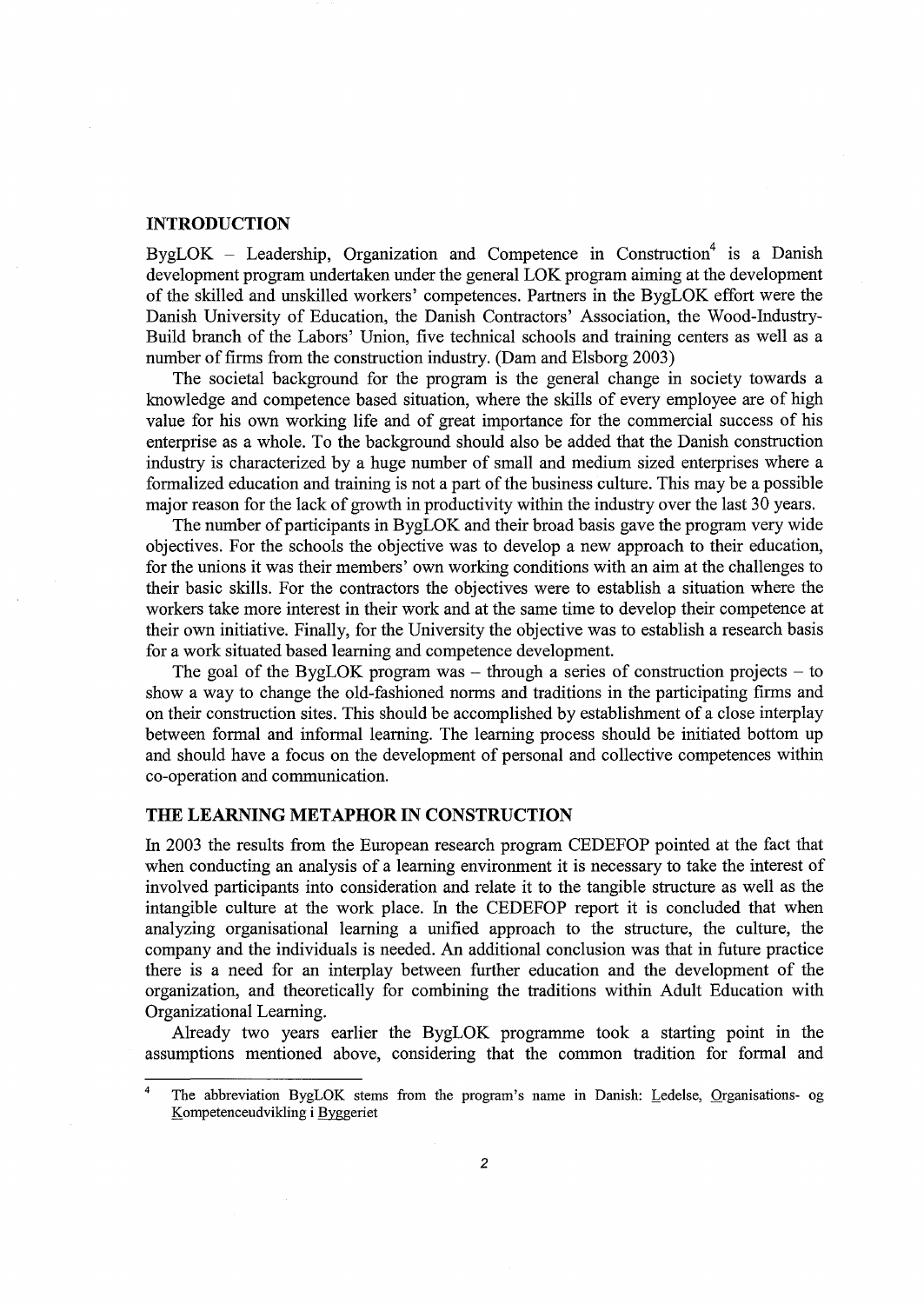informal learning on the building sites was not enhancing independence, creativity and professional innovation sufficiently. The discrepancy with work place learning is often that there is no room and time for reflection. Evans et al (2004) shows that if education is being substituted with work place learning it is important to ensure that reflection takes place. The creation of a formal recurrent space for interdisciplinary reflection has been a central element in the developmental projects. The concepts "time" and "room" and the distinction between learning, reflection and practice have been the starting point for the specific adaptations of the BygLOK projects as proposed by e.g. Argyris and Schon (1996), Boud et al (1999), Ellström  $(2002)$ , and Elkjær  $(2003)$ .

# THE LEARNING METAPHOR IN LEAN CONSTRUCTION

Koskela and Howell (2002) challenges the traditional paradigm of project management by demonstrating that the underlying theory is obsolete, and they propose that management should be understood in a much wider context comprising flow and value generation as well. Bertelsen and Koskela (2002) puts forward a specific proposal for a project management based on Koskela (2000)'s three aspects of construction: Transformation, Flow and Value generation. These management principles were based on Danish experiences, where not least management of the flow aspect  $-$  process management  $-$  has been a great improvement in lean project management. This kind of management operates bottom up as opposed to the traditional top down approach in construction management, which Bertelsen and Koskela understand as management of the transformations by means of contracts. This new branch of project management is in its nature a learning process, where the involvement of the workers directly in the establishment of the weekly work plan stimulates them to increase their competence through looking at future activities and bringing all their knowledge into play.

Macomber and Howell (2003) proposes based on Flores (1982) that lean construction management should be understood as a series of conversations between the parties involved and that plans therefore may be seen as promises or commitments made by the participants to each other. Macomber (2001) explores the principles of making and keeping reliable promises and point at the importance of the person making a promise being also capable of fulfilling it. In this they reach the same concepts of management as a learning process on all levels as BygLOK set out to explore for the workers in particular.

Bertelsen (2003) demonstrates based upon Lucas' (2001) general description of complex systems' characteristics that construction is indeed a highly complex and dynamic system and recommend that the construction process should be organized and managed accordingly. One aspect of the complex system metaphor is that the system must be understood as chaotic, and that the reason that plans are never followed in practice is that they cannot be followed (Bertelsen 2004). This again leads to a new kind of management where the operational plans must be made locally and with a short time horizon as f.e. laid down in the Last Planner™ concept (Ballard 2000).

In total this new understanding of the construction process leads to a deeper understanding of the difference between construction and manufacturing. While manufacturing can be seen as a flow, which in general is ordered and under control  $-$  a laminar flow - construction must be seen as a turbulent flow, which not at all can be controlled in any detail through a top-down management. Where manufacturing deals with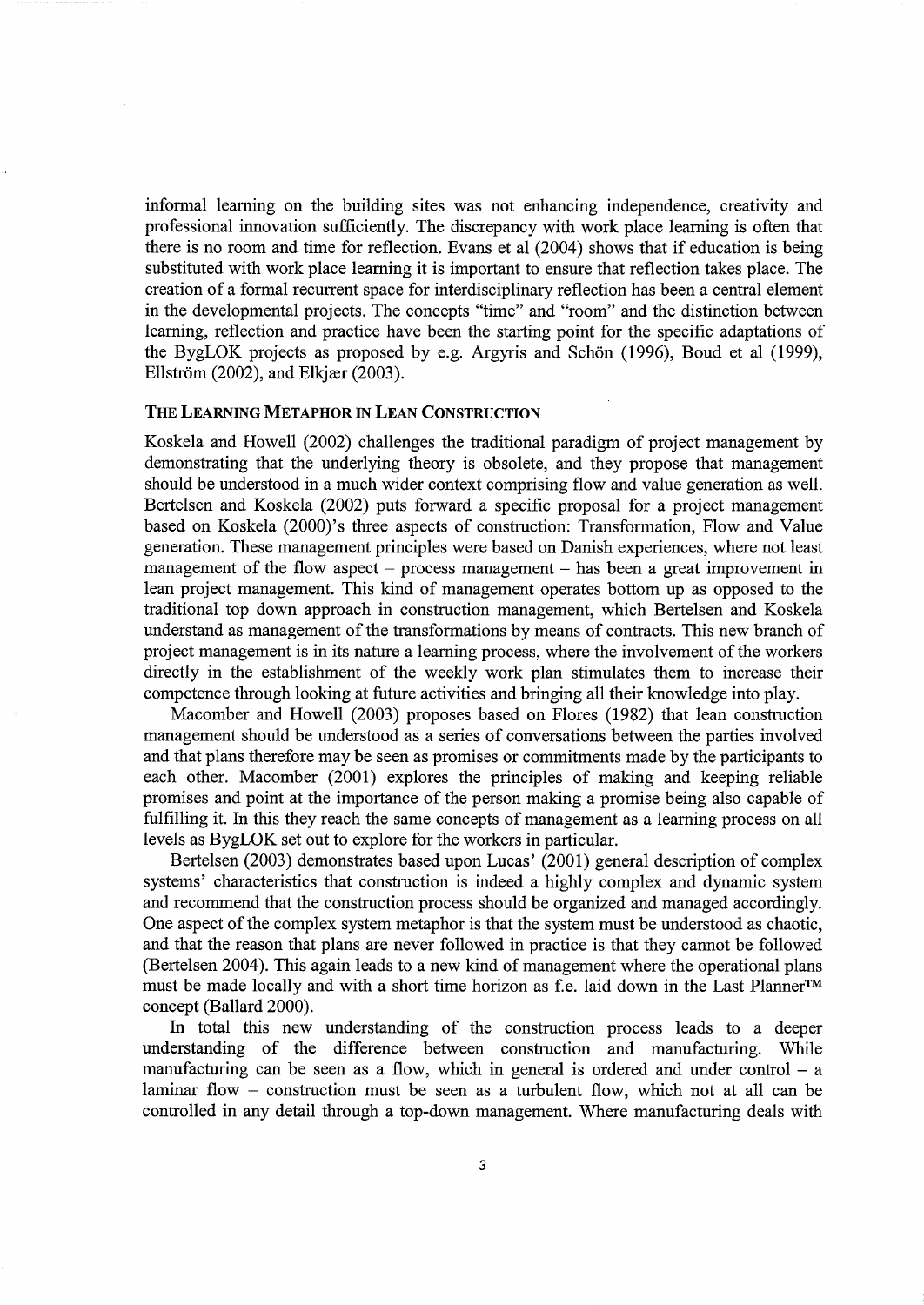local turbulence by pull systems, which in their nature are 'mechanical' top down management systems, construction must supplement its pull logistic with local planning undertaken by the individual or the group of workers. Therefore workers involvement and competence is of great importance to the very much needed development of a more effective and safer construction process yielding higher satisfaction to all parties involved.

The learning metaphor is indeed on its way into the concept of lean project management.

# **HYPOTHESIS**

The general idea behind BygLOK was  $-$  through a number of construction projects  $-$  to establish a work situation where the workers' competence was utilized and developed through apprenticeship and entrepreneurship.

Apprenticeship is the traditional form of training within trades. In Denmark much of this traditional form of education has today been substituted by a formal, school based education. The program's hypothesis was that the traditional form of apprenticeship still is important in the development of skills and competence within the industry and that it profitably could be re-introduced albeit in a new format where the workers collectively involve tacit knowledge and exploit each others' strengths in planning and carrying out the work The basic question in this connection was therefore how to develop apprenticeship into being a strategic tool to be used in the daily work for the exchange of experience between otherwise equal workers.

Entrepreneurship is a well-known characteristic within the construction industry that is rich in up-start enterprises. However, the program saw this characteristic in a broader context as a highly needed competence from everybody involved in the future construction enterprise. The challenge was thus how to utilize this competence in the daily work situation in an industry that by tradition to a high degree is managed top-down and the hypothesis in this connection was that also the development and use of entrepreneurship from workers could be facilitated by the activities in the program.

#### **METHODS**

The program comprised five cases. Obviously, these projects have all been different in size and contractual arrangements as well as in their implementation of the BygLOK scheme. The general approach, however, can be described as a three-step effort.

The first step was a team building session with all the workers involved. This session was most often undertaken as a noon-to-noon seminar at a conference center. This format, where the participants get together at noon the first day and spend the next 24 hours together opens op for formal sessions as well as for social activities. A great part of the session were dedicated to team building but was interrupted by discussions of common objectives for the project at hand and- as something crucial- the workers developing their own objectives and values for their cooperation on the construction project to come.

The second step in the effort was taken during the daily work on the construction site. In this the major element was the weekly time-outs. These began with a short - say 20 minutes - discussion of the work for the coming week, in which they came quite close to being last . planner meetings (Ballard, 2000) even though the last Planner concept was not formally brought into use. The time-outs continued with a general discussion of the process in general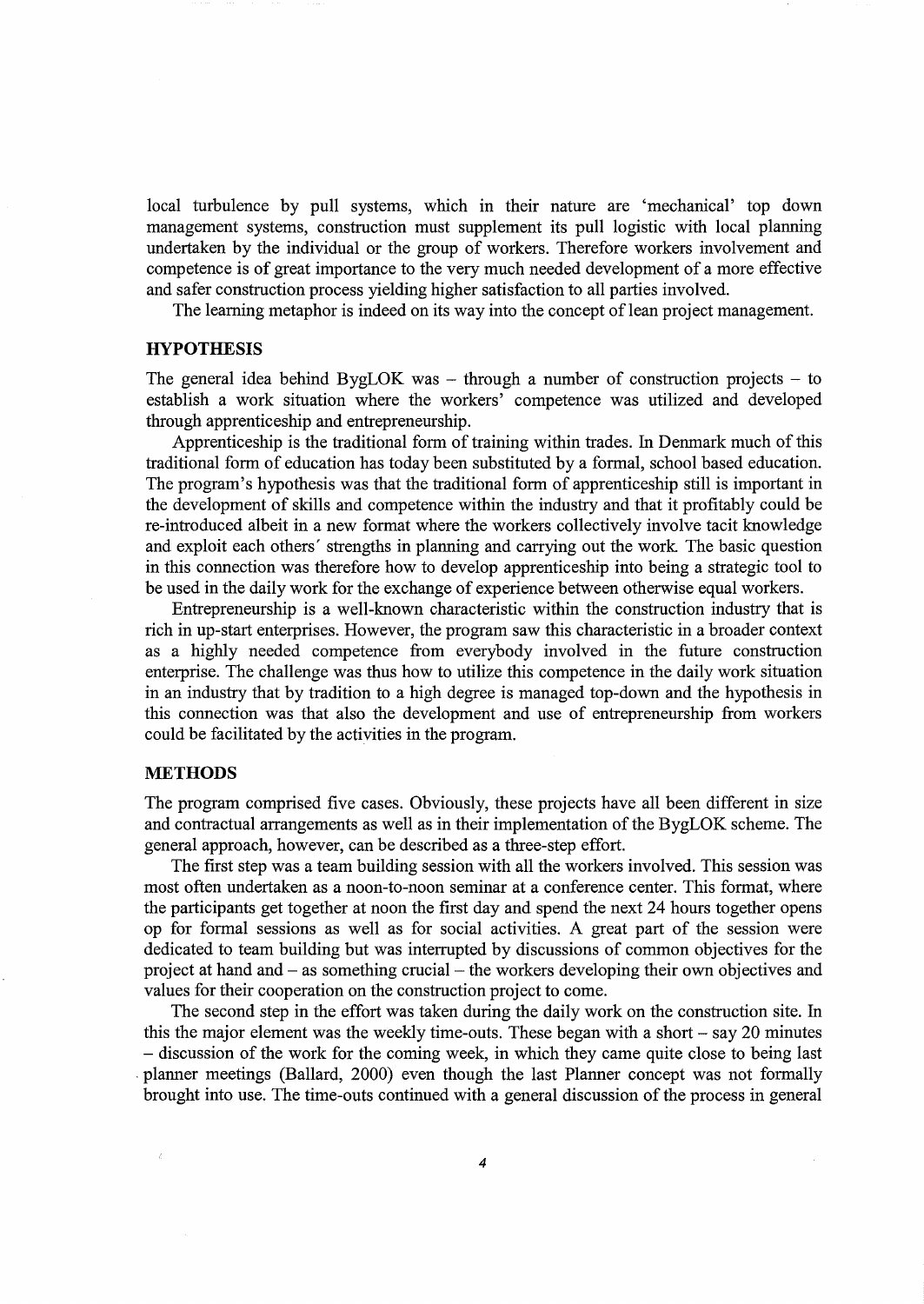and of how well the objectives were being fulfilled. This part of the time-outs started with a follow-up on the decisions from the previous meeting where the workers discussed why things have developed the way they had and what could be learned from this. By comparing this to the agreed values, they decided on how to improve their cooperation. The time-outs were conducted by one or two professional facilitators whose primary function was to ensure constructive conversations. The general discussions at the time-outs were supplemented with more traditional development of personal competences focusing primarily on communication and cooperation. The duration of the time-outs was set to app. one hour – usually on Monday morning.

The third step was a more formal evaluation of the efforts undertaken. These evaluations took place when the construction project was app. fifty percent completed, in the form of a workshop to develop and collect action learning, and at the project completion as group interviews to develop and collect organizational learning as well as individual interviews to develop and collect individual learning.

# **FINDINGS**

The BygLOK projects have been reported in Dam and Elsborg (2003)

Given the challenge at the initial team building session: "How to create a good building site?" the workers involved expressed their own set of values for their work, which in general were:

- Respect and cooperation across trades and hierarchic structures
- A high level of information and a good communication
- An involvement in decision making and joint responsibility for the development

The cases were in general evaluated positively by the parties involved, and the companies are now implementing the ideas in their projects in general. In the final group interviews with workers, managers and teachers respectively the contractors pointed to the fact that BygLOK has established a setting where the workers cooperate across trades and take more interest in their work. The workers pointed to the fact that work has become more enjoyable and challenging, and the teachers reported a high level of engagement at the meetings.

The participating firms have mostly been somewhat reluctant to release specific figures on their business results, but it is reported in general terms that the projects did increase earnings, reduce construction time and improve quality. A zero point punch list was reported from at least one of the sites. Even though the numbers are rather small, an increase in workers' safety also seems to be an outcome. At least one of the general contractors reported that savings in the construction costs were able to more than finance the time spend on the team building and the weekly time outs.

This clearly indicates that there is a huge potential for a development of the cooperation between managers and workers. The cases have nevertheless also demonstrated that it is hard work to exploit this potential. First and foremost it is a question of developing ownership to the processes among all participants.

In itself this demands considerable resources, because it requires for all involved to participate with a real say in designing the framework and the content. The implementation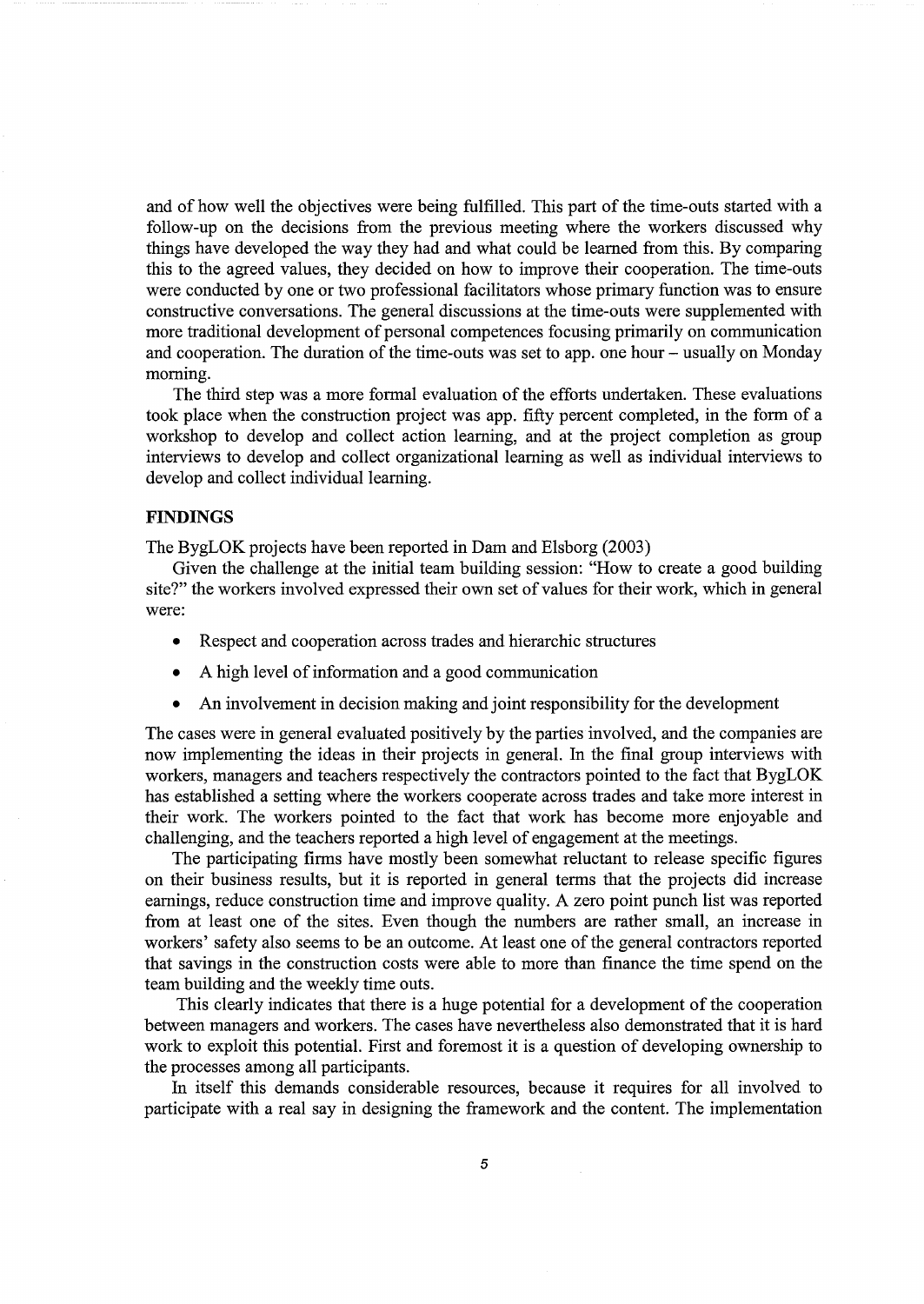of the decisions also requires systematic awareness and facilitation in order to avoid relapse to the old habits. Such relapse typically happens both actively  $-$  when problems occur  $-$  and passively - when novelty interest has worn out. This is a general problem that all developmental work must struggle to overcome. A significant reason for this is that it is difficult to alter the habits that consciously as well as unconsciously have been structuring our actions for many years - even if one has decided to do so on a conscious level. Change of this kind does not happen over night.

However, the BygLOK cases point to the fact that success in integrating the development of workers competences in the development of the organization is made by the workers experiencing a significant effect here and now of their involvement in the process. If the workers experience this, the results show that they have an interest in involving all their knowledge in the process and that they will collaborate with commitment and actively make the transition succeed.

The following quotes from interviews with participating workers are included to illustrate some of the points mentioned above:

> *"We really want to participate in thinking strategically and use our practical knowledge to ensure that the right decisions are being made"*

*"Many of us welcome the bigger responsibility- we want to have it,* if *we also get more influence on our working conditions"* 

The consequence of becoming involved in the planning of the work and experiencing a real influence on ones own working conditions are among other things that the work to a much higher extent is integrated into the entire life of the worker. The workers' thoughts about work continue after closing time:

*"You can hardly say that this work place is ideal, but we have definitely moved in the right direction. We think in a more social way, and that really makes you a more happy person, when you get home. And there is no doubt that it results in a better quality in the work you are doing. That is definitely true. You have more energy to think twice for instance about ordering supplies in due time. And you do not shut your brain of at closing time -you actually sit in the bus on your way home and think about how you could do better tomorrow. This is actually what happens ...* "

This quote also points to the fact that the organisations have an opportunity to include the workers thinking in the work free periods by making the decision taking more democratic. The fact that the workers are willing to make this trade is apparently the connection between the development of competences and qualifications and the quality in the (work) life also mentioned in the above quote. These connections will be subject to further research.

The workers pursue their own goals regarding a physical, psychological and logistical good workplace as well as the contractors aim at an efficient and high quality construction process. In this, it is decisive to begin by dealing with the problems that the workers find to be crucial and bring forward solutions for these problems. Otherwise it is not possible to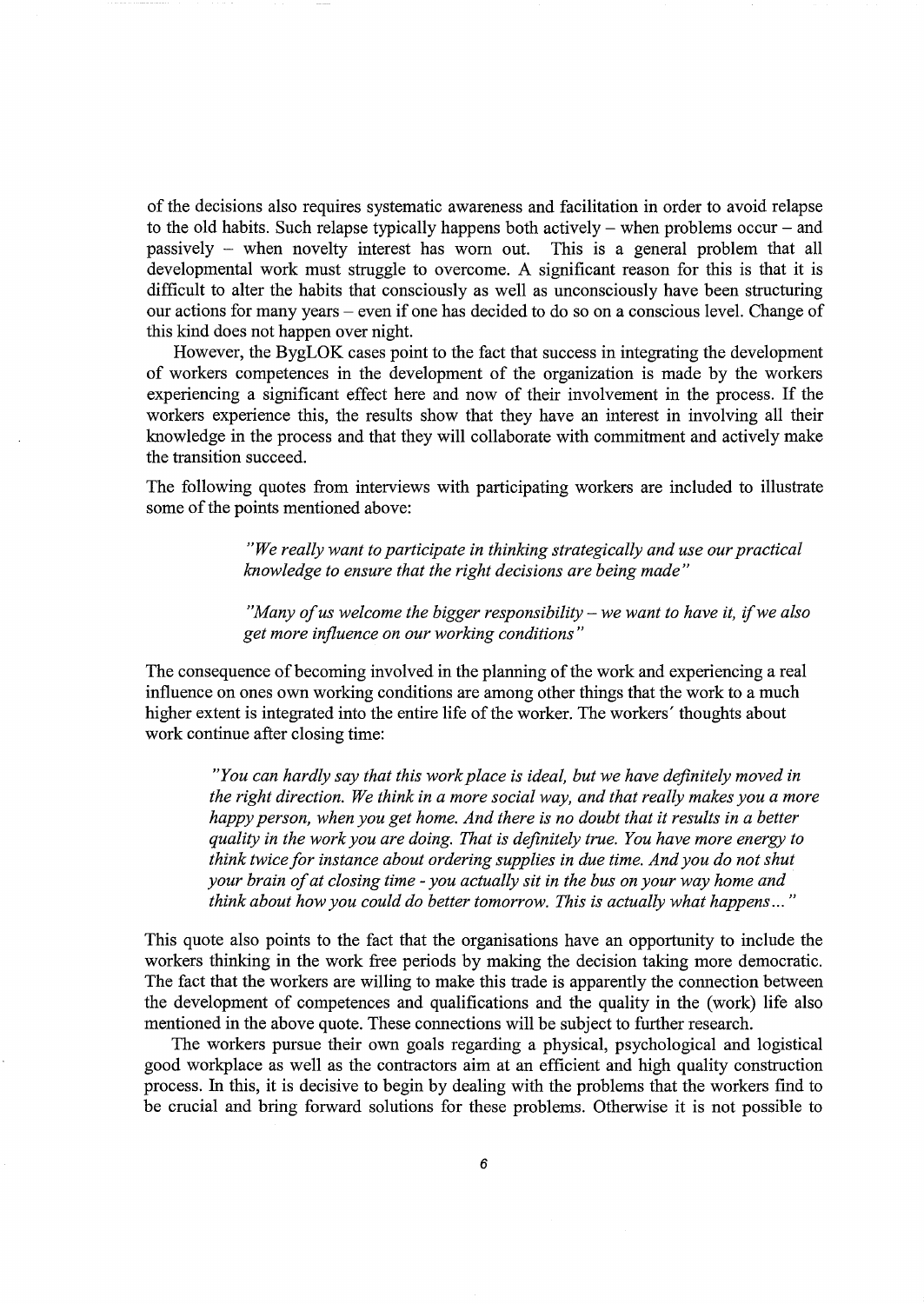catch the workers' interest in working with the development. Also, from a pedagogical perspective the experiences show that it is vital to use teaching methods with high levels of activity for the workers.

## **RESULTS**

The BygLOK project sets out to investigate whether a learning process on the construction site could be established by bringing old skills such as apprenticeship and entrepreneurship along with a better cooperation back into modem times' construction process.

The cases demonstrated that this is the case if the proper initiatives are taken but also that it is hard work to accomplish.

The cases have furthermore developed a new basis for achieving a more nuanced understanding of the nature of on-the-job learning and competence development within adhoc, multi-skilled organizations at temporary work sites, which is currently being researched into.

According to the evaluation it is possible to change the habits that today constitute a barrier for the development, if one dares establish a new structure for communication and cooperation on the construction site.

The project has shown the importance of understanding that the workers differ in their view on their working life and how it relates to their life in general.

In the evaluation of the five projects four groups of workers were identified:

- Workers primarily focused on gaining influence on their physical work environment
- Workers primarily focused on gaining influence on their psychological and social work environment
- Workers primarily focused on gaining influence on a logistically efficient work environment and thereby on their earnings through the piece rate system
- Workers who are not at all motivated for gaining influence on their work environment at all.

The facilitators must realize this and also realize that even though the big majority of the workers wish to influence their work conditions, there are differences in the issues they primarily are interested in.

The experience from the cases is thus that these different views must be taken into consideration when planning changes along the lines explored. Those primarily focused on efficient logistics prefer to discuss concrete and impersonal subjects, whereas those orientated towards improving the psychological and social working environment are willing to spend much time on personal and for the organization and work more abstract items such as team building.

The cases showed that future efforts should not be focused on the development of the workers' competences only. The efforts should at the same time include the development of project management as well as the project organization to ensure a synergy effect. The evaluation also points at the importance of the external action researchers and teachers to be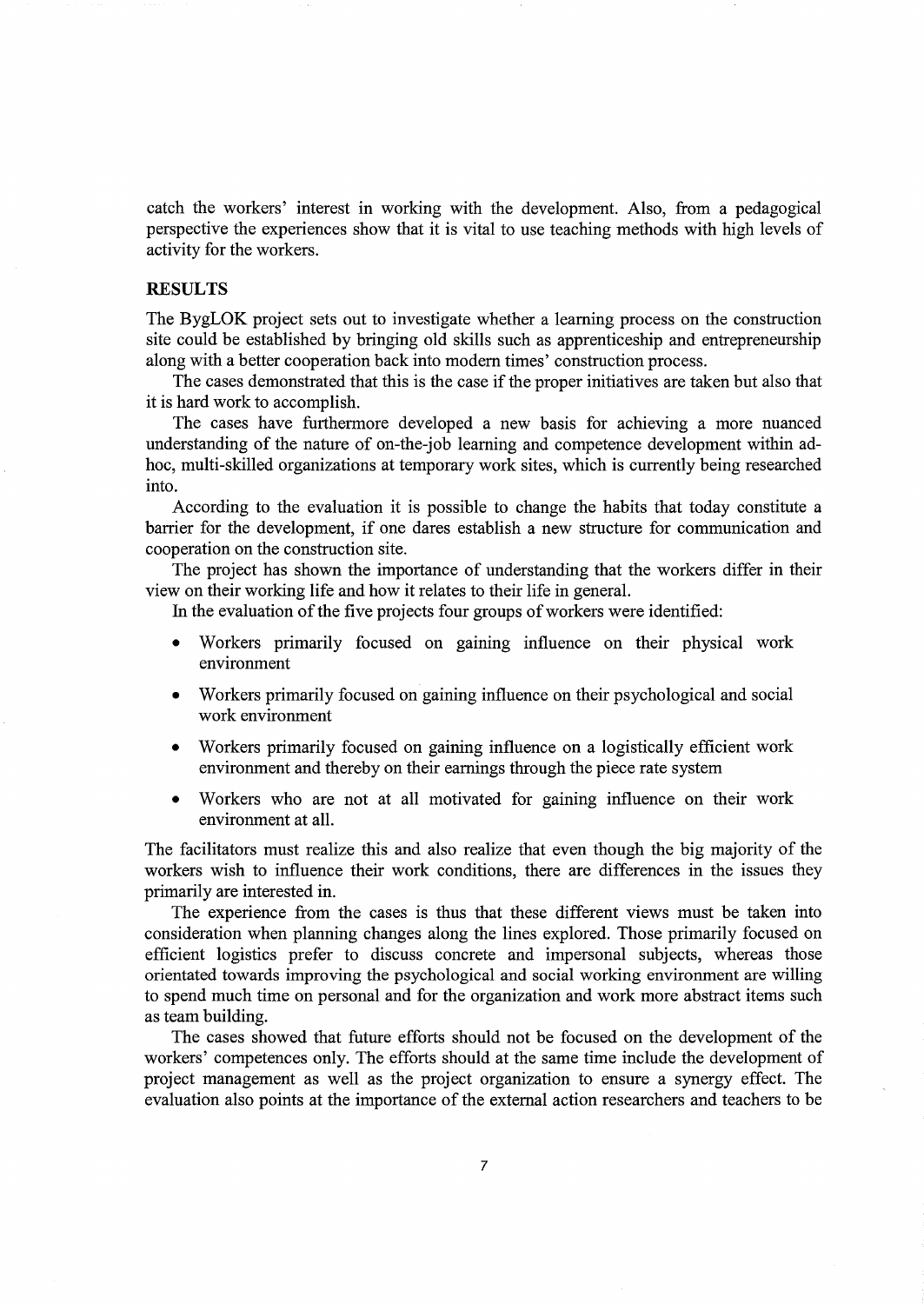more demanding in securing an optimal framework for development on the individual site. Working with project management the efforts should partly aim at developing the site managers' communication skills, and partly aim at giving the site management and workers a shared frame of reference, which they may use in order to improve the cooperation and communication.

The work with the managers should lead to:

- Managers able to communicate across trades and to establish a cooperation at the site
- Managers able to communicate with other managers and with workers, between companies, as well as with consulting engineers and architects.
- Site managers able to manage the sites as coaches
- Company managers able to facilitate the processes by creating the right frameworks that ensure a constructive interplay between the top down development created by management and the bottom up development created by workers

An optimum effort will also require a change of the project organization in order to support the concrete initiative about delegation of responsibility and decision making competences, and to ensure the development and use of personal knowledge.

Future efforts should therefore also contain concrete initiatives to transform the building site into a learning organization and create interplay and coherence between the development established top down and bottom up respectively.

The overall objective of BygLOK activities should still be to support the development of a profitable work life founded upon:

- Workers working with a high degree of joint influence
- Workers constantly developing and using their professional and personal competences
- Workers taking ownership and working with a high degree of responsibility

The experiences up till now point to benefits for companies as well as for workers. New research has been initiated to find out how the results can be utilized in an optimal way. In this connection the research will also include how and in what ways the results can be utilized in other European countries.

# **BYGLOK AND LEAN CONSTRUCTION PUT TOGETHER**

The new understanding of lean project management as management of complexity (Bertelsen, 2004), where delegation of responsibility, cooperation and learning should be central principles, and the BygLOK experiences on construction as a learning process are now being continued and tested further in practice in the Danish initiative: Lifelong Learning in Construction – BygSoL.  $(2004)^5$  This initiative has been taken by parties from the industry

<sup>&</sup>lt;sup>5</sup> The abbreviation BygSoL stems from the initiative's name in Danish: Samarbejde og Læring i Byggeriet.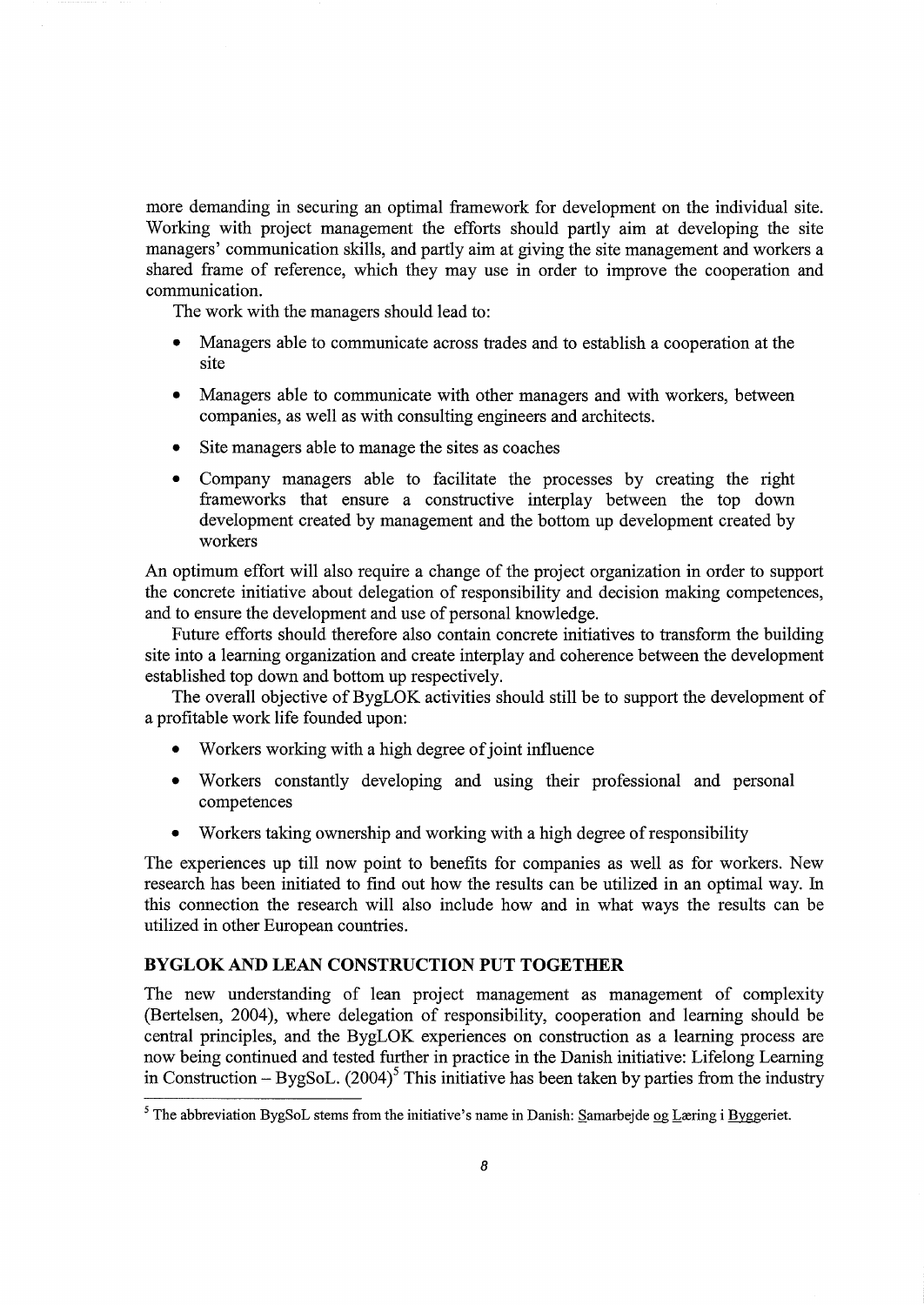and is funded partly by the European Social Foundation and partly by the industry itself. Its aim is to develop and implement a new construction process yielding higher value and lower costs along with an increased workers' satisfaction.

The initiative is headed by the Contractors' Association and the Construction Workers' Trade Union along with industry representatives. The initiative has also established close cooperation with the technical universities in Copenhagen and Aalborg as well as with the Vitus Bering International School of Engineering and a number of training centers throughout the country.

## **OBJECTIVE**

The initiative's main objective is to implement a new industry practice in the design and construction processes. This objective indicates that it is no longer a time for experiments but for direct action, which therefore requires strategic commitments by the management of the participating industries. The better practice aimed for also calls for a change in attitude and behavior throughout the industry  $\overline{\phantom{a}}$  from the management and down to the last worker employed on the construction site, and from the clients through the professionals to the contractors and suppliers of materials and equipment. This development calls for an ongoing learning process comprising each and everybody working within the construction sector, not least the many skilled and unskilled workers employed on the construction sites, but also professionals, contractors, suppliers and clients.

## ELEMENTS IN THE INITIATIVE

As elements of its objective the initiative will:

- Establish a better cooperation in specifying project value for the client in the early design phases and introduce value management principles to ensure that the specified values will be delivered
- Establish a better cooperation between consultants and contractors during the detailed design and construction phases in order to better design constructability and to improve the flow of work, materials and information and thus reduce waste.
- Establish a new site management training from foremen over superintendents to site engineers - by putting focus on cooperation, teambuilding and training.
- Establish a better cooperation on operations level between the gangs and the individual workers across trade boundaries, and involve the workers in the day to day planning of the operations
- Establish increased quality and workers' safety through a higher involvement by all personnel working on the construction site.

Lean Construction calls for a new kind of construction management based upon cooperation, conversation, commitment and learning, where plans are seen as agreements not as orders. This is in strong opposition to the present top down management most often used in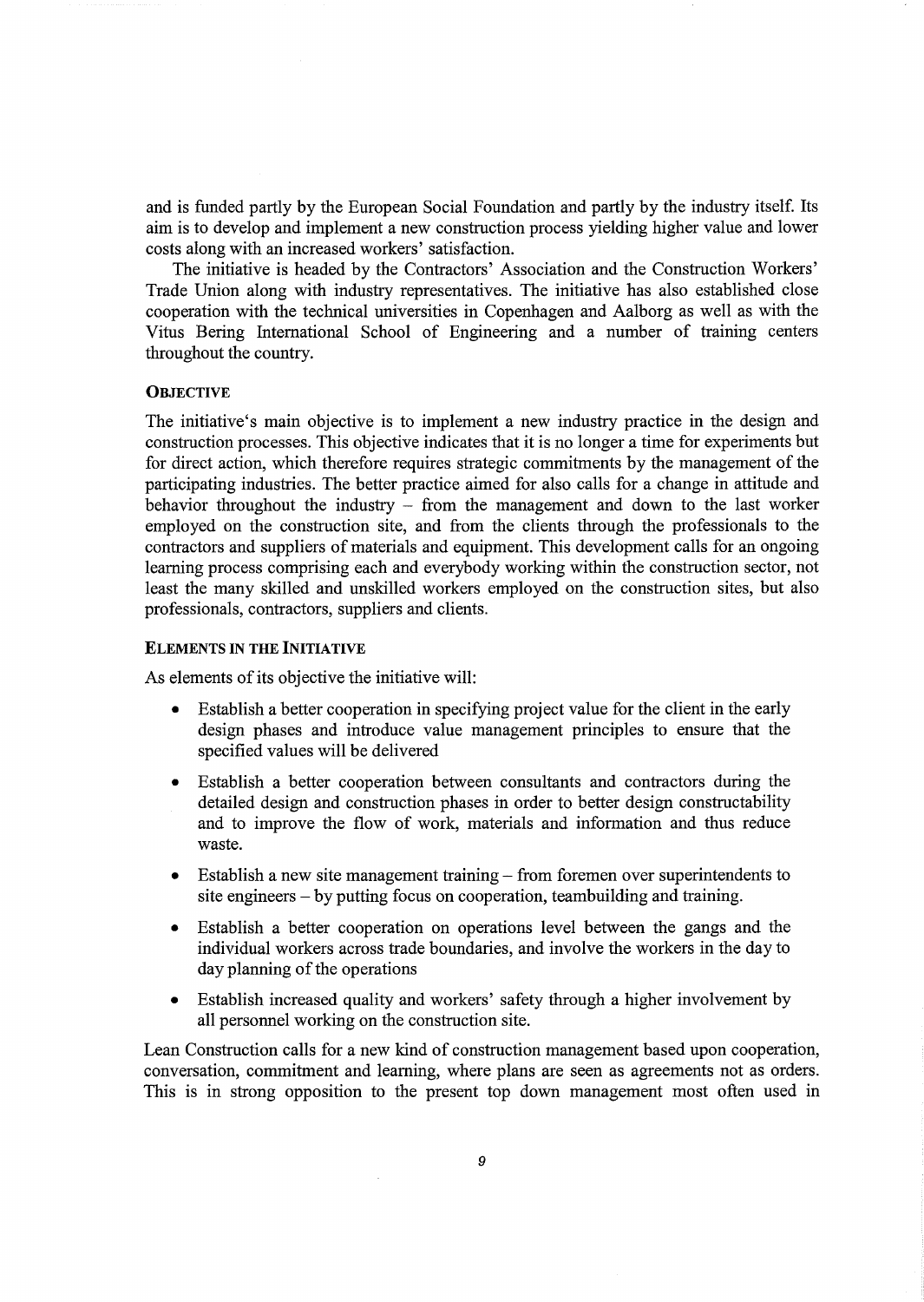construction, where projects are managed by contracts, critique and orders. This new construction management process therefore requires new qualifications and a different attitude to the other participants. The initiative includes a new education of construction management on all levels and also in the basic schooling of professionals working in practice. On the job training will also be a part of this.

The initiative involves the workers as equal parties in the creation of a new and better construction process. Indeed, the worker is the person creating the actual value specified in the design, and he or she is therefore the most valuable asset on the construction site.

All employees on the site will be stimulated towards an active involvement in the planning of the operations and the quality control, and through team building they will be stimulated towards a closer cooperation across the trade boundaries, in order to further increase the flow and reduce the waste. This will put the individual worker's professional skills into focus and it will thus stimulate to a continuous learning. This will be furthered by qualifying courses as part of the site activities.

These efforts will make the construction site look like a modern manufacturing company - albeit temporary - with its own policies as regarding cooperation, workers education and social activities.

Workers' health and safety becomes an increasingly more important part of modern management. Even one accident should be one too many in any industry. However, in this respect the construction industry has much to improve as it is reputed for its high accident rates.

Based upon experiences from Danish lean construction projects where the workers have been more directly involved in the planning of operations and the safety procedures, the initiative will introduce a new approach to the quality and safety issues. (Thomassen 2002; Thomassen et al 2003). These will not longer just be something about rules to be adhered to, but will be more a matter of attitude and cooperation. Quality and safety for all will be made a joint responsibility, just as it is known within the maritime and airline industries. Inspiration for this will be the work of Dr. Jens Rasmussen (1997) on nuclear reactor safety, works on cockpit safety etc.

Courses for everybody working on or with access to the construction site will be mandatory.

The results and experiences from these implementation projects will be compiled and analyzed in order to make a basis for further improvement within the whole program. It is therefore expected that the initiative will be a starting point for continuous learning and improvement within the construction industry, just as it is known within manufacturing industries.

#### **REFERENCES**

Argyris & Schon: (1996) *Organizational Learning II Theory, Method, and Practice.*  Addison-Wesley Publishing Company

Ballard, Glenn (2000): *The Last Planner System of Production Control,* School of Civil Engineering, Faculcy of Engineering, The University of Birmingham